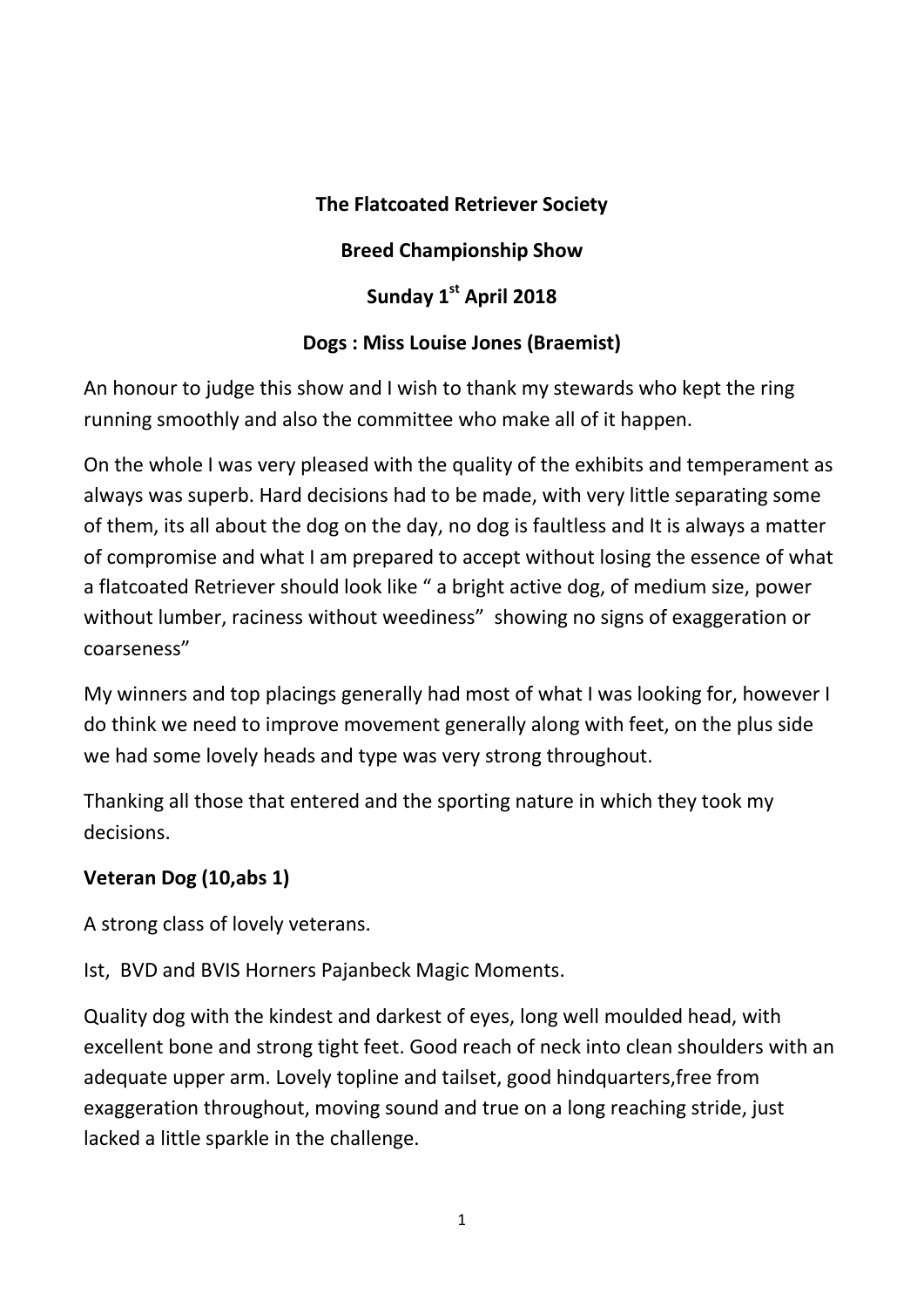2<sup>nd</sup> Miss H Fox SH CH Steelriver Blazin Hot at Blacktoft JW

An active powerful dog who shows his best in profile movement. Good bone and feet, good clean neck , well ribbed, good short loin, strong well muscled driving hindquarters, good masculine head with a good dark eye. Holding his topline throughout, just preferred the head of the winner.

 $3<sup>rd</sup>$  Miss N Kluth GER CH Rhinefields as happy as Larry GER JCH EUJW 11 CLUB HW 11.

Very sound moving dog, using his strong hindquarters to reflect power and drive, of the correct size and proportions masculine head with a good dark eye, showing no signs of exaggeration throughout. Good reach of neck into good shoulders and upper arm, well bodied and good short tail. Looked at his best on the move, today he just lost his topline when standing.

#### **Special Veteran Dog (3,abs2)**

Miss K Hollands CH Calzeat Causa commotion at Flatcharm (IMP)

What a credit this dog is to his owner at 11 years old he stormed around the ring with the same joi de vive of a puppy. Loved his classical head, being long and well filled in and a dark eye with a very naughty expression. Good bone, not the best of feet in super coat and condition, good length and depth through the ribcage, very eye catching on the move, although a little over angulated for me.

#### **Minor Puppy Dog (3)**

#### 1<sup>st</sup> Osborne Browns Perrymel Days of Thunder

Lovely well balanced puppy of the correct size and proportions for his age, in excellent coat and condition, good bone, feet do need to tighten, good depth of body, good short loin and correct tail set, strong topline, moving sound and true. Moderate head with dark eyes, eye does need to tighten, however this is likely to improve as his head continues to develop.

2<sup>nd</sup> Walkers Lizzlog Granny Won't Like It.

This dog was a bit of a conundrum for me, whilst I loved his classical head being long well moulded and dark almond eyes, I found him rather long and hence at this stage of his development he appeared unbalanced and his movement needs to tighten both fore and aft. However as he matures this may all well improve.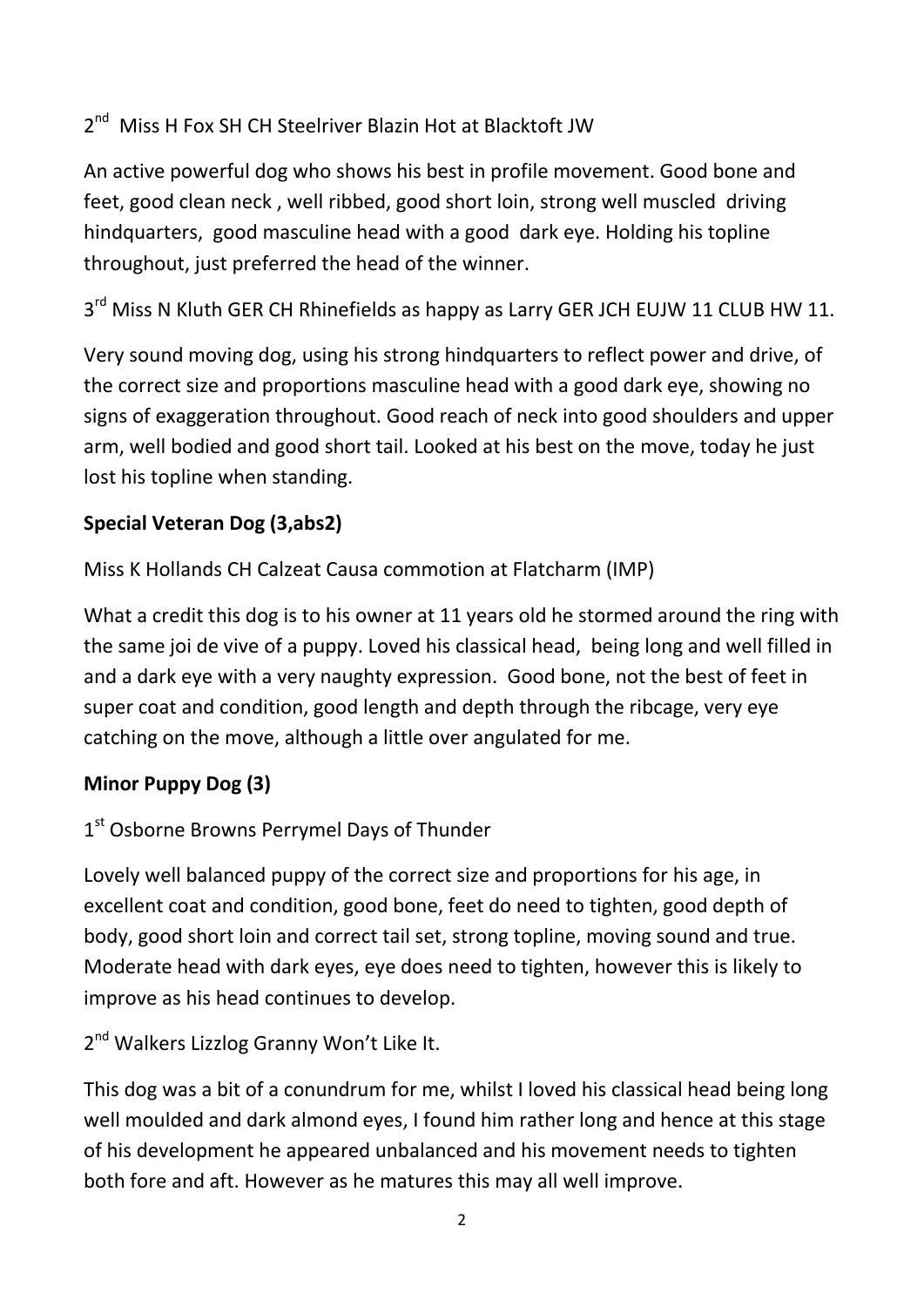3<sup>rd</sup> Suttons Danluda Adventurous Adam

This young puppy needs a little more ringcraft and to carry a little more weight, he has a moderate head with a good dark eye and kind expression, a smaller type of dog, with a good topline and tailset, once settled he moved ok. Lovely temperament.

## **Puppy Dog (9)**

3 lovely puppies in super coat and condition.

1<sup>st</sup>, BPD & BPIS Macdonalds Derringwwood English Oak.

Quality dog with excellent topline and tailset, clean neck, well laid back shoulders, adequate upper arm, excellent bone and feet, moderate all through, no signs of exaggeration, moving sound and true for one so young, in profile he has a lovely reach of stride. Long well moulded head with the correct infill, dark eyes and a kind expression. Certainly one to watch for the future.

2<sup>ND</sup> Shelley & Lutners Tellurn Come Fly with me To Rivage.

Classical head and a kind dark eye, well balanced young dog of the correct size and proportions, excellent topline and tailset, moved with verve and drive throughout. Good neck into adequate shoulders, good bone although the feet could be better, happy wagging tail. Just preferred the more settled movement of the winner, another one to watch.

3<sup>rd</sup> Smitherman &Roberts Seaheart Crian at Gloi.

This dog stands beautifully, racy lines, good topline and tailset. Long well moulded head, with correct infill and a kind dark eye. Excellent bone but feet need to improve, clean neck into well laid back shoulders. Needs to tighten in movement through the front as at the moment he is a little tied in at the elbows. In excellent coat and condition.

## **Junior Dog (6)**

1<sup>st</sup> Watsons Rainesgift Urban Myth

Well up to size dog with excellent bone and feet, in beautiful coat and condition, strong hindquarters, well muscled throughout. Head of good length, well filled in, kind dark eye, long neck, however a little short and straight in upper arm which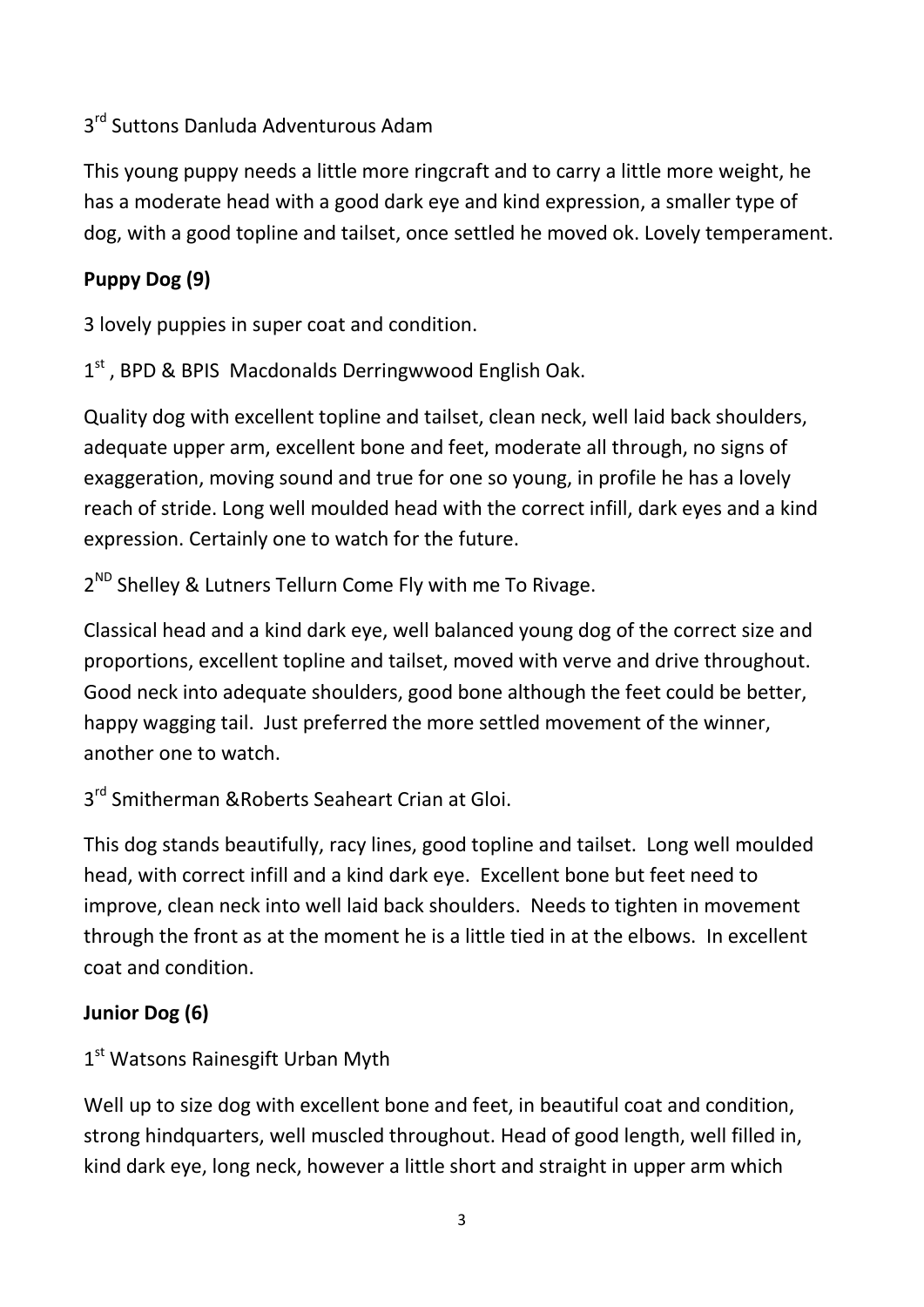caused his front movement to be rather erratic. Good length and depth through the body, good tailset- promising future.

# 2<sup>nd</sup> Hewisons Casblaidd Island in the Sky

Typy young dog, not exaggerated moving sound and true, adequate bone for size, feet need to tighten, good length of neck, would prefer more front angulation, good topline and tailset, good length through the ribcage, long well filled in head and a kind dark eye with a very naughty expression. Lovely temperament.

#### 3<sup>rd</sup> Youens Black Frankel

Strong well muscled dog in hard condition, with super well angulated hindquarters, strong topline and tailset, good bone and feet. Moving well although a little wide through the front. Good neck and shoulders, good length and depth through the ribcage. Would prefer a little more refinement in head for me.

### **Yearling Dog (7,abs1)**

1<sup>st</sup> Kings Kingsisla Glen Sligachan

Young dog of the correct size, balance and proportions free from exaggeration. Good bone and feet, good head with dark eyes and a laughing expression, good length of neck, adequate shoulders and upper arm, good depth of chest, correct tailset and carriage, moving soundly although a little close behind.

# 2<sup>nd</sup> Trotters Lussac Vill I An JW

Well Up to size young dog, in good coat and condition, moving well enough but needs to get the dog going straight, good shoulders and upper arm, good length and depth of ribcage, good bone and feet ok, moderate head with a dark eye, would prefer a little less cheek.

## 3<sup>rd</sup> Joyces Stranfaer Get Over It JW

Overall well balanced, well bodied young dog, good topline and tailset, good deep ribcage and generally a good front assembly. Moving soundly although a little wide in front, would prefer the head to be a little less domed through the skull and also to have a tighter eye. Good well angulated hindquarters.

#### **Novice Dog (9, abs 2)**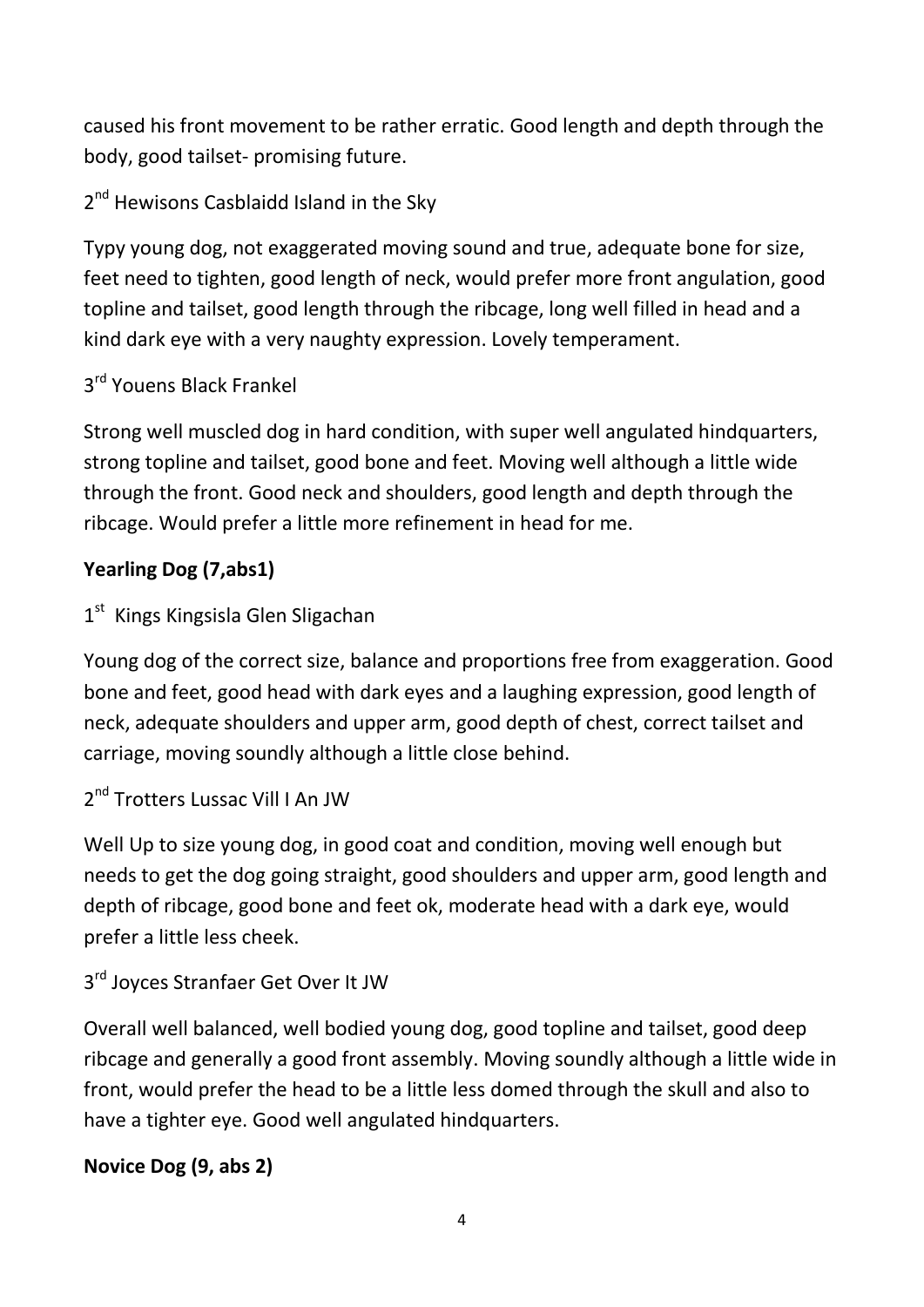1<sup>st</sup> Milners Park Cariad King Of The Ocean.

Vey sound moving dog, excellent movement both front and back in excellent coat and condition, good bone and feet, strong topline and tailset, well moulded head, kind eye and expression although a shade lighter than I would like, good shoulders, a little short in upper arm, won on movement, maturity and balance.

2<sup>ND</sup> Shelley & Lutners Tellurn Come Fly with me To Rivage.

3rd Hewisons Casblaidd Island in the Sky

## **Graduate Dog & RCC (13,abs1)**

Top quality trio of dogs and really splitting hairs between the first three.

1<sup>st</sup> Strudwicks Burpham Million Love Song JW

Classical head with a kind dark almond shaped eye and the correct infill between the eyes. In top coat and condition. Good reach of neck into good shoulders and an adequate upper arm, excellent bone and feet, good length and depth through the ribcage, excellent topline and good tailset. Well angulated hindquarters, in profile he moved on a good long stride with no over reaching, very positive front movement and although he moved a little close behind his many other qualities today deserved him the RCC.

2<sup>nd</sup> Deacons Tongreen King of the Makers.

Lovely dog of the correct size and balance and conformation, good bone, good depth through the ribcage, good topline when standing, good strong well muscled hindquarters. Good head, with a laughing expression, would prefer a slightly darker eye. Moving out well, in good coat and condition, well handled. Preferring the eye and maturity of the winner.

3<sup>rd</sup> Savory's Hopevalley Morning Arizona.

Quality young dog well up to size, moving from very strong powerful hindquarters, good topline and tailset, good bone although feet could be better, good neck and shoulders, adequate front, well bodied and coated, head of good length just preferred the head and eye of the winner, but still an overall good type with a bright future.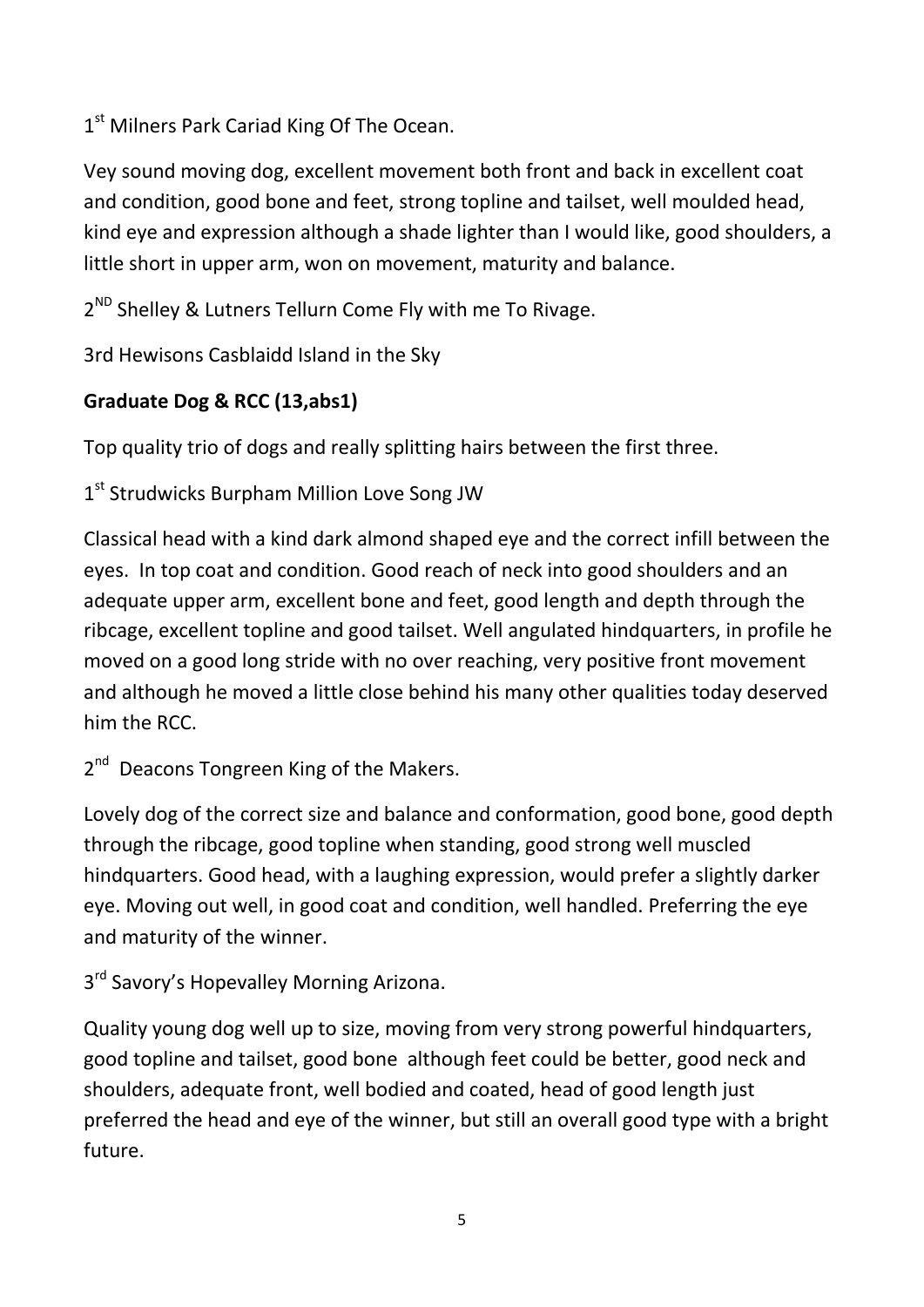### **Post Graduate Dog (20, abs 2)**

## 1<sup>ST</sup> Cooves Draketor Sea Shanty ShCM

Classical type of dog, with a long well moulded head and the kindest and darkest of eyes. Excellent bone and feet, of good size, not overdone, good reach of neck into adequate shoulders and upper arm, good length through the ribcage, moved on a long free stride, going soundly. Just needs to mature to compete for the top spots.

2<sup>nd</sup> Mullins Seaheart Byron.

Mature dog in lovely coat and condition, good bone, feet could be better, correct size and balance, well proportioned throughout, moving sound and true with good drive from the rear, good topline and tailset, head long and nicely moulded, dark eye ,although would prefer the eye to be a little less round in shape.

 $3<sup>rd</sup>$  Burrs Woodfinch Torrin of Scheindubh

Classical head with laughing eyes, moderate size and nicely balanced, good bone and substance for size, good neck shoulders and upper arm, well angulated hindquarters, does tend to fly his tail slightly on the move and although moving soundly tends to step a bit short, however overall he presented a quality workmanlike dog.

#### **Mid Limit Dog (8 abs, 1)**

Lovely trio of dogs just preferring the reach and drive of the winner.

1<sup>st</sup> Reynolds Wiccansage Hugo's Dream JW

Well balanced young dog in top coat and condition, used his strong hindquarters to advantage on the move, good bone, feet could be better, head of good length well filled in and nicely moulded, kind dark eye, good topline and tailset, happy outgoing temperament. Good movement both fore and aft.

2<sup>nd</sup> Fox's Black Micas Likes it Hot at Blacktoft JW (IMP)

Quality dog, classical head and the darkest of eyes, excellent bone , good reach of neck into an excellent topline which he held on the move, good short tail set on correctly, driving from strong hindquarters, moving a little wide in front and would prefer more upper arm. Very eye catching young dog, needing a little more time to mature.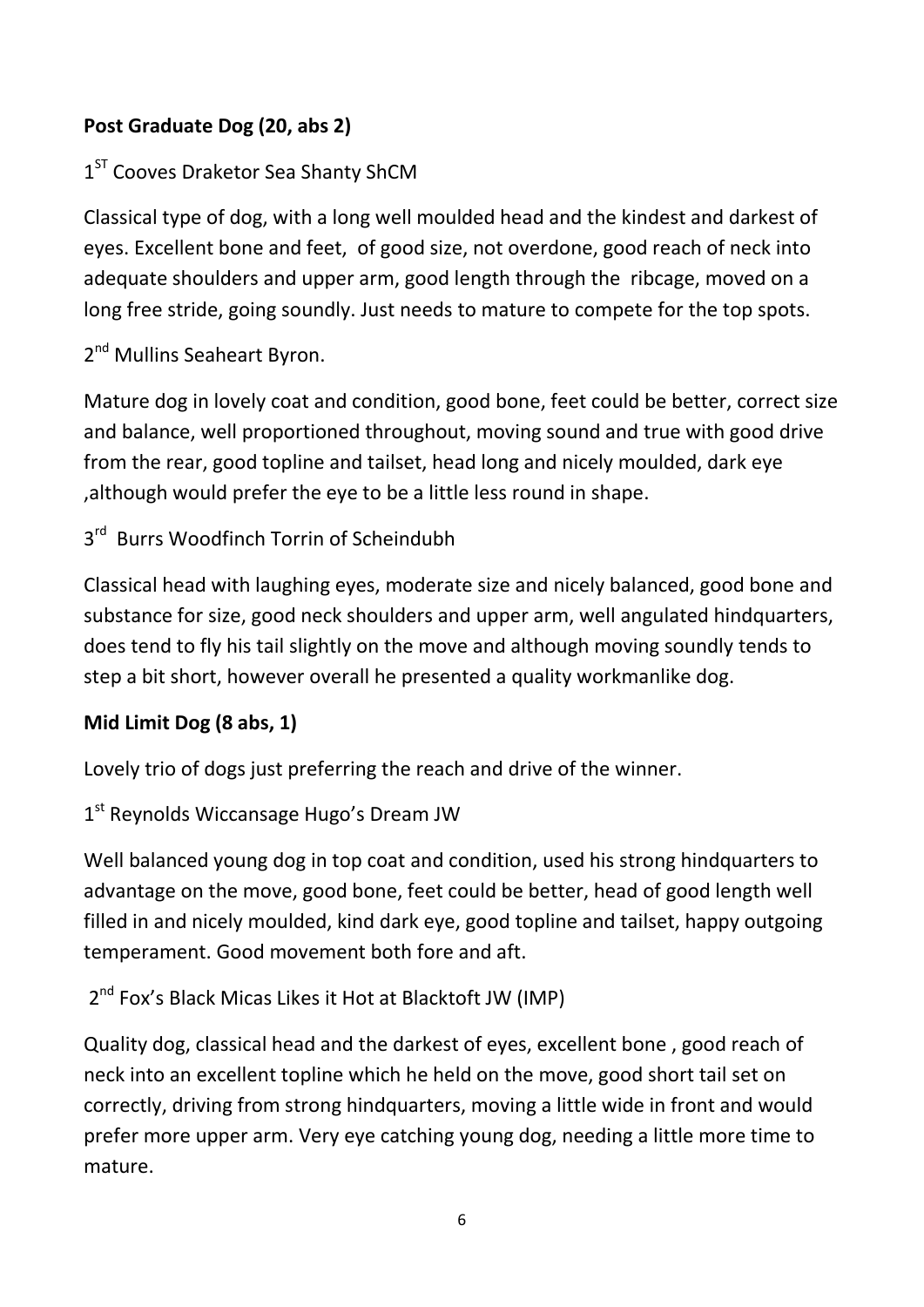## $3<sup>rd</sup>$  Millbanks Kvicksand Eye of the Storm at Larksdown

Classical head , long and well moulded, kind dark eye with a melting expression, just preferring the power, reach and topline of the first two, however he moved soundly both fore and aft. Excellent bone and feet, in good coat and condition, would prefer a little more width all through, but overall a quality dog.

## **Limit Dog (8 abs 1)**

#### 1<sup>st</sup> Candlers Bitcon Chaser

Very lively outgoing dog, moved well on powerful hindquarters when settled, A long head, well filled in and a kind dark eye. Good bone and feet ok, well balanced throughout. Nice reach of neck into adequate shoulders, good depth of body and a good short loin, in good coat and condition, excellent topline and tailset.

2<sup>nd</sup> Lairds Seaheart Archibald of Daicheil ShCM

A quality dog in super coat and condition, Moderate well moulded head with a kind dark eye and expression. Correct size and balance throughout, good bone, feet ok, good deep body, good upper arm and layback of shoulders, good hindquarters, moving soundly on a good stride, looks at his best on the move and just dropped in topline when standing at the end. Very close decision between 1 & 2.

3<sup>rd</sup> Enticknaps Bochilbarley Ballabriggs with Tessera

Good overall type, moving very soundly from strong hindquarters, good bone, not the best of feet, masculine head, good dark eye, would prefer a little less cheek and slightly more length. Good depth of body in good coat, good short loin, correct tailset.

## **Open Dog (9)**

1<sup>st</sup> DCC AND BIS Hollands SH CH Brightmoor Caught in the Act at Flatcharm (IMP)

A quality dog who in the challenge out moved the others here today, he moves parallel both front and back and in profile he moves with his head carried correctly on a level with his back. He has an excellent topline with his tail set on correctly, he powers around the ring covering the ground with ease. Good head, having enough length with dark eyes and a naughty expression, good reach of neck into adequate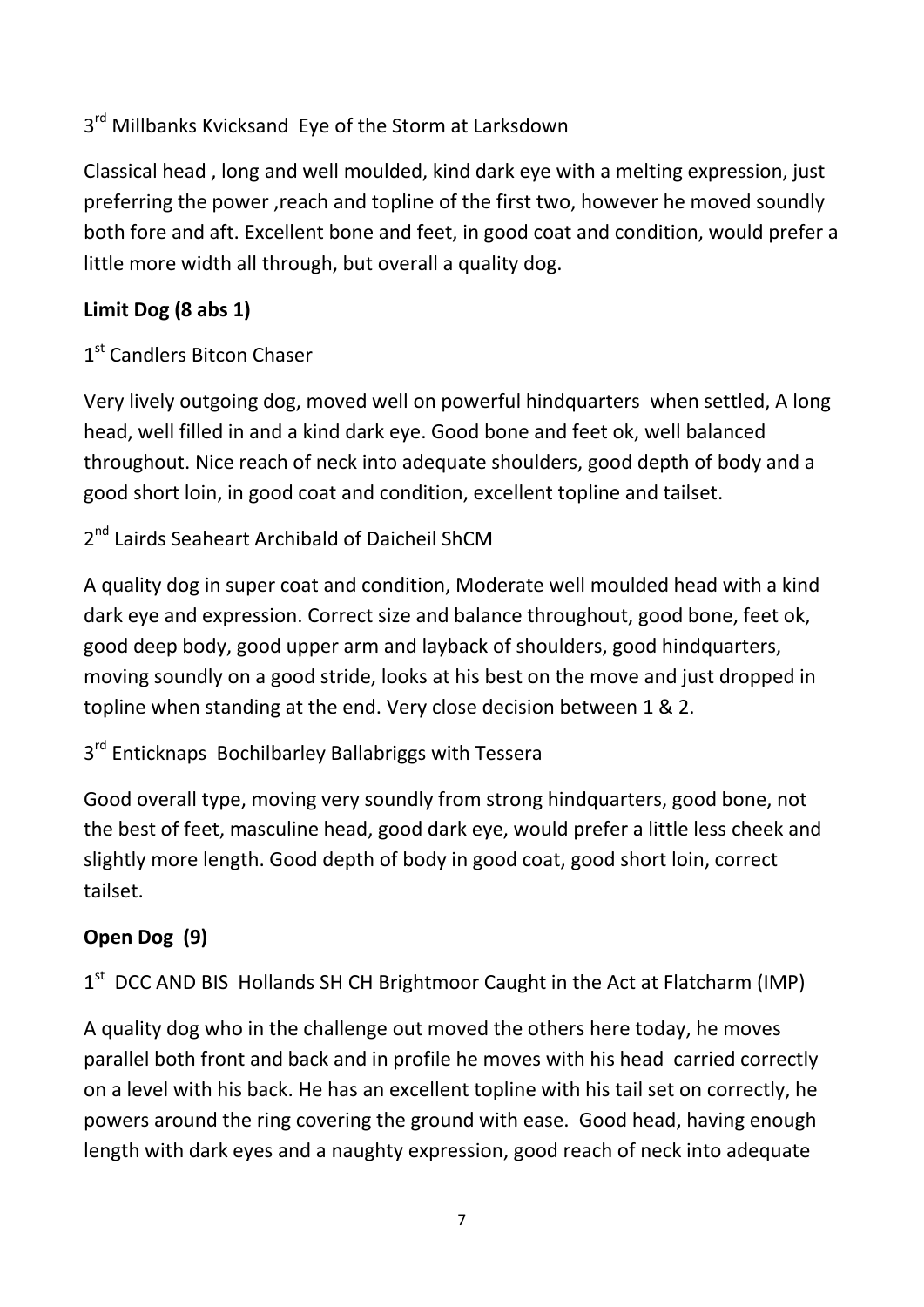shoulders, if I am being honest I would like a little more upper arm, but that is difficult to find in many of the exhibits.

Overall he typified a racy, active dog with the soundness I was looking for, without being overdone or coarse and having the required balance and maturity.

2<sup>nd</sup> Zuberbuelher & Schneider Almanza Secret of Success Multi J CH JEUW-17

Well balanced moderate dog, with all the right proportions, good bone and feet, nicely moulded head and a dark eye, moved well in profile on a long reaching stride, but would prefer the front movement to be a little tighter, good reach of neck into adeqaute shoulders and upper arm ,good topline and tailset, well coated and presented, just preferring the movement and maturity of the winner.

3<sup>rd</sup> Stevensons SH CH Cacis Just A Gigolo at Stellriver (IMP SWE)

Quality dog, classical head and dark twinkling eyes. Lovely moving dog on a long free flowing stride, good reach of neck into good shoulders, good topline and tail set on correctly. Nicely angulated hindquarters which he used to advantage. I feel that this dog is not yet at his best and still has more to come, he was giving away a little in maturity and his coat was not at his best today.

## **Special Liver Dog (3 abs 2)**

 $1<sup>ST</sup>$  Jacobs & Holmes Charming Melvin Oasis of Peace (IMP CZ)JW SGWC

Can't help liking this dog, lovely head and eye being well filled in and nicely moulded, plenty of bone and substance, in profile moved with freedom and drive although a little close behind, well bodied and coated a little over-angulated on the hindquarters, held his topline and tailset on the move, happy outgoing temperament.

## **Shooting Dog Certificate ( 3)**

 $1<sup>st</sup>$  Knight & Jacobs Gemswin Rolling in the deep JW

Well balanced no nonsense sort of dog. The correct size and proportions, good flowing lines, in excellent coat and condition. Good moderate head but would prefer a darker slightly less round eye. Good bone, feet could be better, moved well but tends to fly his tail on the move.